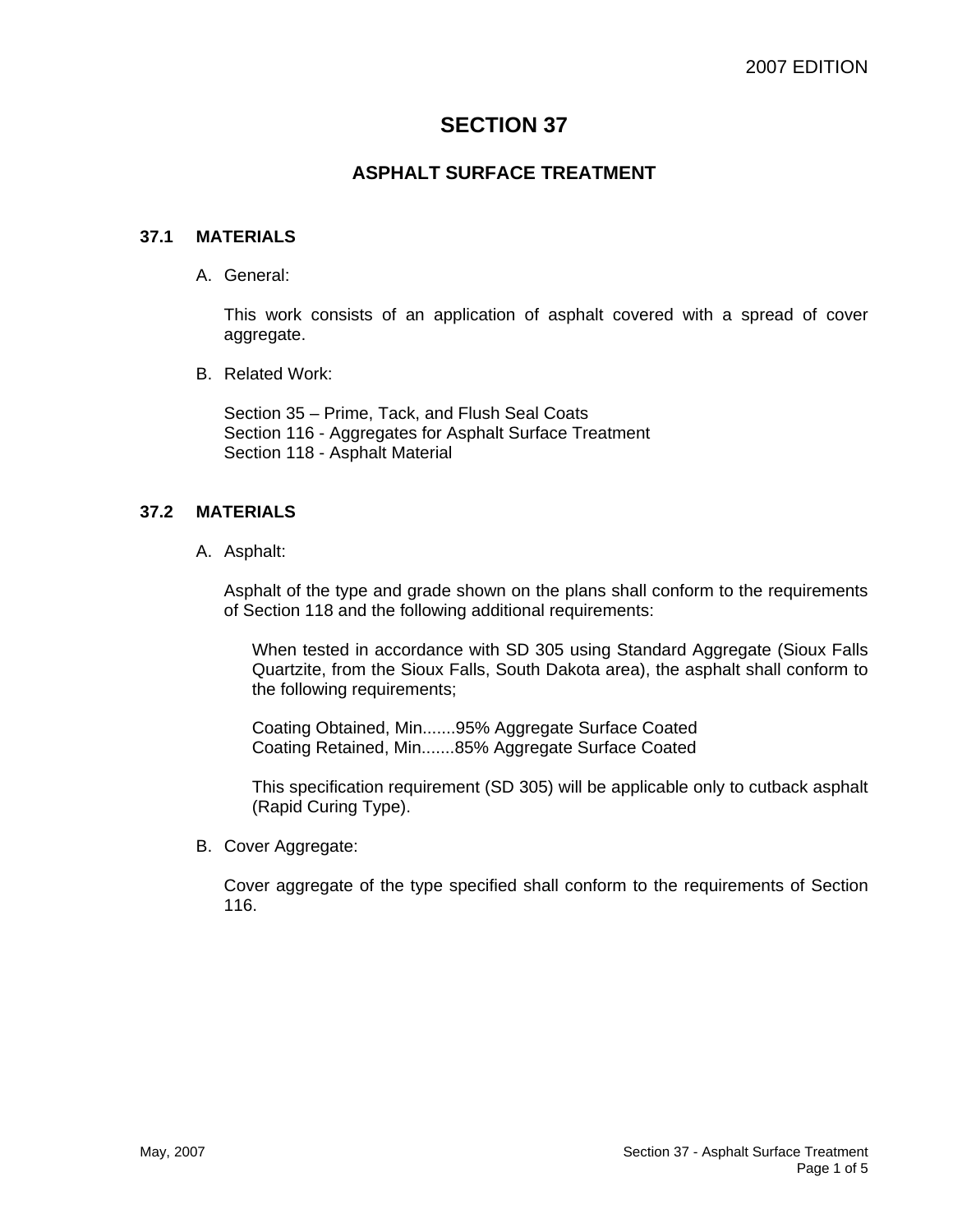## **37.3 CONSTRUCTION REQUIREMENTS**

A. Weather and Seasonal Requirements:

The application of surface treatments will be permitted only during daylight hours when conditions are dry and when it does not adversely affect the spraying operation.

Minimum temperatures and seasonal limitations are as follows:

| <b>COVER</b><br><b>AGGREGATE</b> | AIR AND SURFACE TEMP.<br>(IN THE SHADE) | <b>SEASONAL LIMITATIONS</b><br>(DATES ARE INCLUSIVE) |
|----------------------------------|-----------------------------------------|------------------------------------------------------|
| Type 1                           | 70 degrees F.                           | June 1 - October 1                                   |
| Type 2                           | 70 degrees F.                           | June 1 - October 1                                   |
| Type 3A                          | 60 degrees F.                           | June 1 - October 1                                   |
| Type 3A                          | 70 degrees F.                           | Sept. 1 - October 1                                  |
| Type 3B                          | 50 degrees F.                           | May 1 - December 1                                   |

B. Equipment:

The following minimum equipment shall be furnished in good condition by the Contractor:

- 1. A vacuum, power broom.
- 2. Equipment for heating and applying the asphalt shall conform to the requirements of Section 35.
- 3. A self-propelled aggregate spreader, with positive controls capable of depositing the required amount of aggregate uniformly over the full width of the asphalt application. When spreading Type 2 cover aggregate, the spreader shall be equipped with means of applying the larger aggregate to the surface ahead of the smaller aggregate. A tailgate spreader of the type approved by the Engineer may be substituted for the above-described spreader when applying Type 3B cover aggregate.
- 4. The rollers shall completely cover an overall surface width of at least sixty (60) inches and furnish a minimum uniform rolling pressure of two hundred fifty (250) pounds per inch of rolling width.
- C. Surface Preparation:

The surface to be treated shall be thoroughly swept with a vacuum power broom and cleaned of all loose and adhering foreign material. Appurtenances immediately adjacent to the surface to be treated shall be protected from the splatter of asphalt. Freshly primed bases shall be cured prior to the application of surface treatments.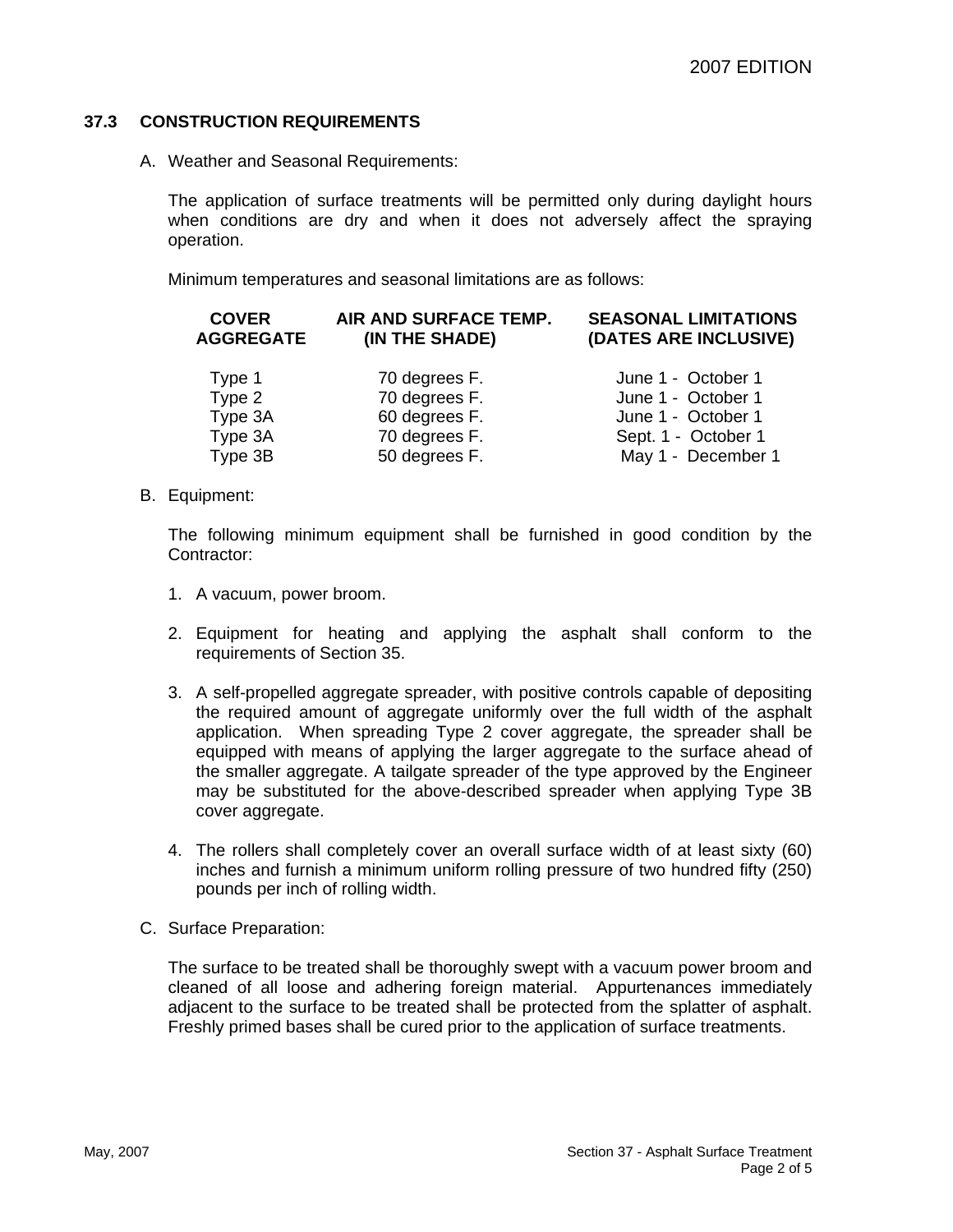D. Application of Asphalt:

Adjacent appurtenances shall be protected from the splatter of asphalt. The Engineer will specify the temperature range within which the asphalt shall be maintained at the time of application. Asphalt shall be applied by means of a pressure distributor in a uniform and continuous manner. Specified rates shall be applied unless otherwise ordered by the Engineer. Unauthorized increases in rates will not be eligible for payment.

The angle of the spray nozzles and the height of the spray bar shall be set to obtain uniform distribution. A strip of building paper, at least three (3) feet in width and with a length equal to that of the spray bar plus one (1) foot, shall be used at the beginning of each spread. The distributor shall be traveling at the proper speed when the spray bar is opened. Skipped areas and deficiencies shall be corrected as soon as they are discovered. The edges of the spread shall not appreciably overlap. Areas inaccessible to the distributor shall be satisfactorily covered by hand spray methods.

Under no circumstances shall spraying operations proceed when it is evident the asphalt spread will not be covered with aggregate and rolled all in accordance with the prescribed schedule contained in the following sections.

E. Application of Cover Aggregate:

Cover aggregate shall be spread immediately following application of the asphalt. Under calm wind conditions, approximately five (5) miles per hour or less, the spread of cover aggregate shall follow within eight (8) minutes of the application of the asphalt. When the wind velocities are greater, the maximum time between applications of asphalt and cover aggregate shall be reduced as determined by the Engineer.

The spreading of cover aggregate following the application of "High Float" Emulsified Asphalt may be adjusted by the Engineer from the time limitations as shown above to fit project conditions.

The Contractor shall protect the treated surface from damage by traffic by continually maintaining a complete aggregate coverage, except that a strip of asphalt application approximately (4) four inches wide along that side of the spread forming a longitudinal joint with the adjacent spread shall be left uncovered. The adjacent asphalt and cover aggregate application shall overlap this strip. In lieu of this procedure, a butt joint may be constructed using special end nozzles.

Longitudinal joints, other than at centerline, will not be permitted within the center twenty-four (24) feet.

The cover aggregate shall be loaded in trucks to minimize segregation, eliminate oversize, and effectively break up or discard material bonded into chunks. When required, aggregate shall be uniformly moistened before or during loading.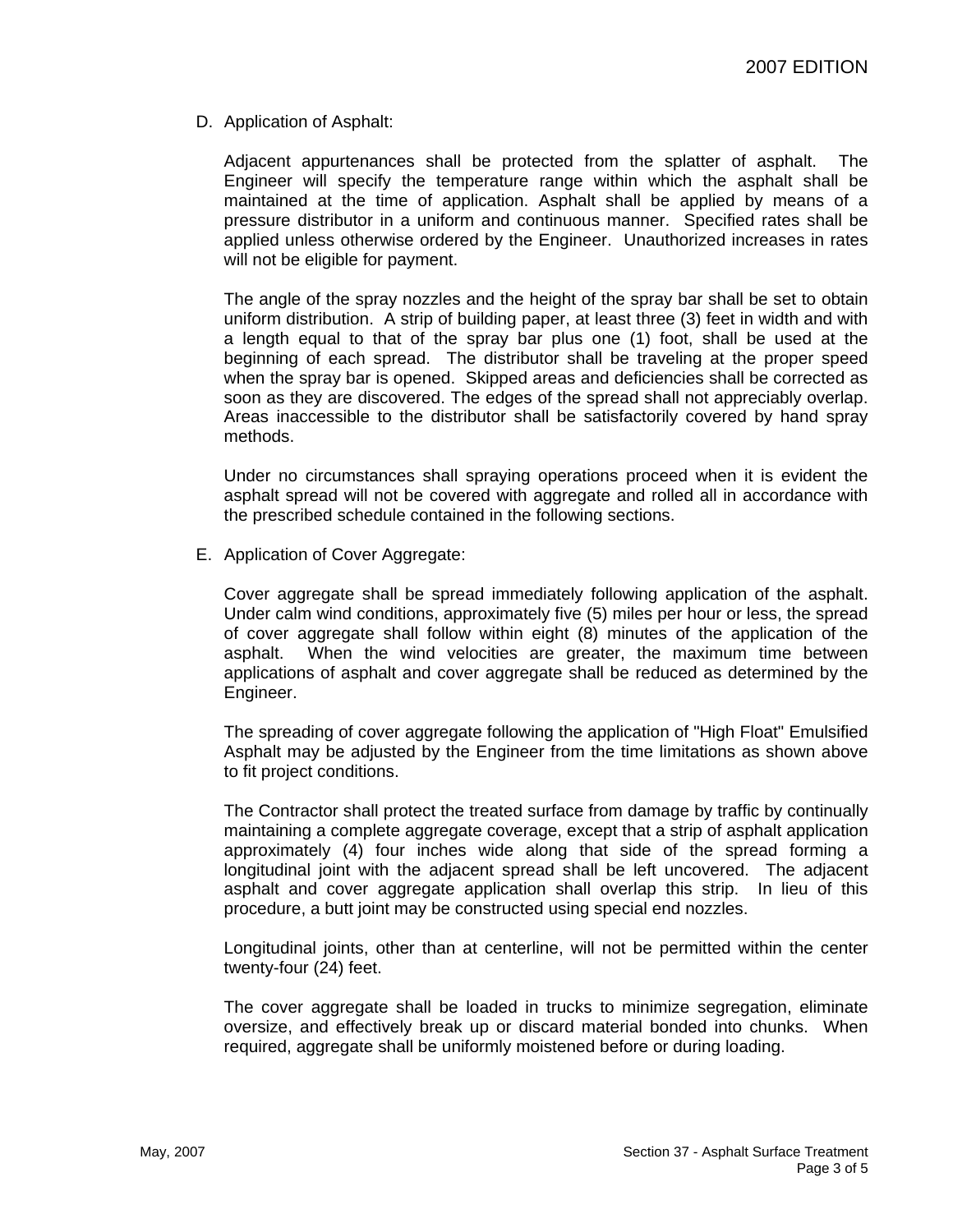Specified rates shall be applied unless otherwise ordered by the Engineer. Unauthorized increases in rates will not be eligible for payment.

Prior to rolling operations, the Engineer may order the Contractor to adjust inequalities in the spread of Type 3 cover aggregate by means of a drag broom.

F. Rolling Operations:

Rolling shall begin immediately behind the spreader and shall consist of four (4) complete coverages using pneumatic tired rollers. Operations shall be scheduled to complete the rolling within forty (40) minutes after the cover aggregate is applied. Rollers shall not be operated at a speed in excess of five (5) miles per hour. The weight and tire pressures of the rollers shall be varied as directed by the Engineer to obtain the most satisfactory embedment of the cover material without undue crushing of the aggregate. Turning of rollers on the freshly treated surface is prohibited. Rolling at night or when light conditions would create a traffic hazard will not be allowed.

Alternate rolling procedures that provide complete roller coverage directly behind the aggregate spread and completion of the four (4) complete roller coverages within the maximum time of forty (40) minutes may be used if approved by the Engineer.

G. Traffic Control:

Construction operations shall be coordinated to result in the least delay of traffic. If traffic is permitted, it shall be controlled by flaggers or pilot car, during application of the surface treatment on driving lanes. The traffic shall not exceed twenty (20) miles per hour for a period of four (4) hours after application. The minimum four (4) hour traffic control period may be reduced if ordered by the Engineer.

The width, arrangement, and sequence of the parallel application strips shall be governed so as not to unduly inconvenience traffic.

H. Maintenance and Repair:

Areas of the surface treatment, which may peel or otherwise be unsatisfactory for any reason shall be repaired with additional asphalt, cover aggregate, and rolling. Additional compensation for repair due to causes not the fault of the Contractor will be paid at the contract unit price for asphalt surface treatment.

The finished surface of the surface treatment shall be smooth riding and of uniform color. Lack of uniformity such as transverse or horizontal ridges, raveled spots, wheel marks, depressions, abrupt color changes, and other inequalities shall be corrected by the Contractor, as ordered by the Engineer. Payment will not be made for this correction work.